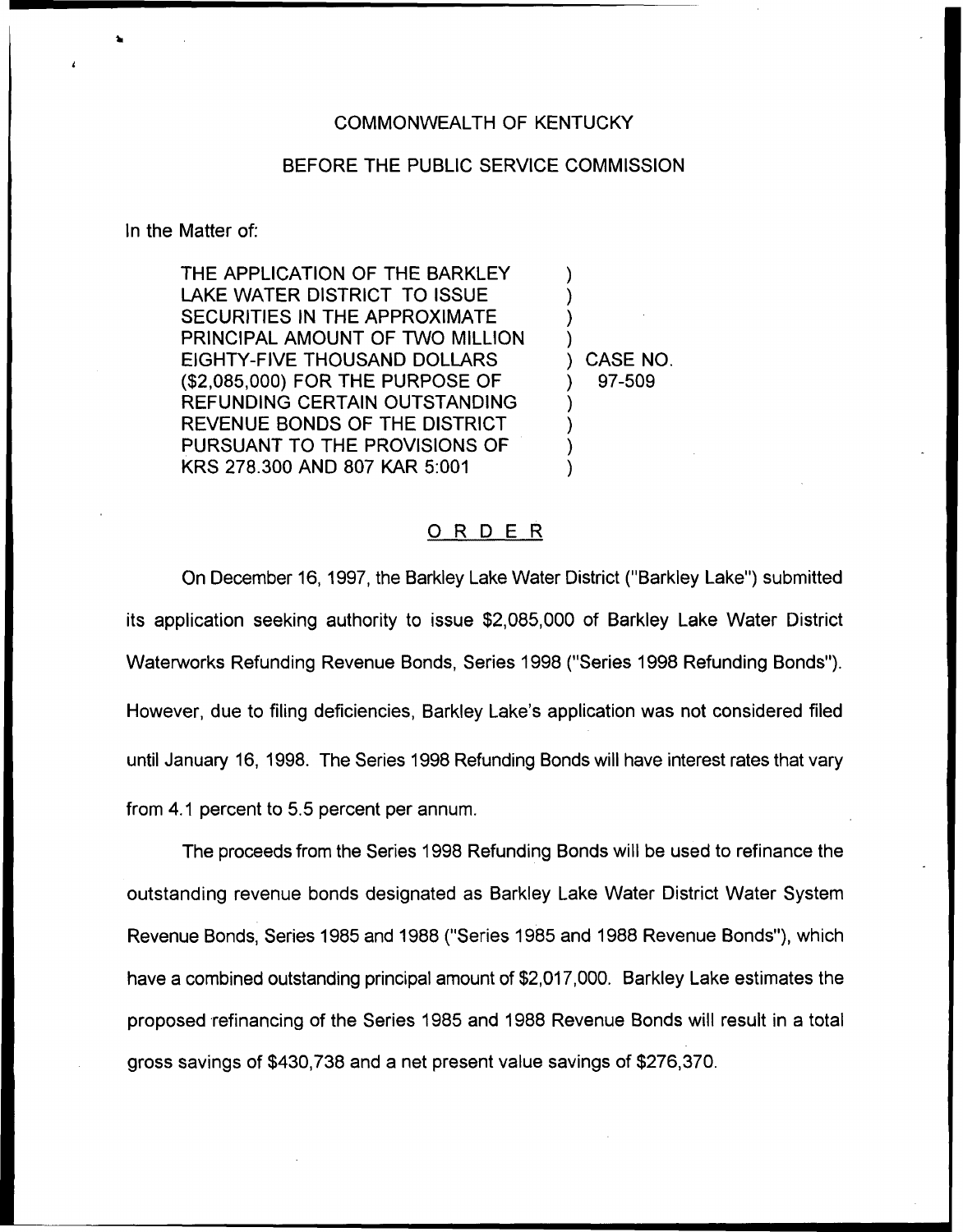The Commission, having considered the evidence of record and being otherwise sufficiently advised, finds that Barkley Lake's proposal to issue \$2,085,000 of Series 1998 Refunding Bonds is for a lawful object within Barkley Lake's corporate purpose, is necessary, appropriate for and consistent with the proper performance of its service to the public, and should therefore be approved.

IT IS THEREFORE ORDERED that:

Barkley Lake is authorized to issue \$2,085,000 of Series 1998 Refunding  $1<sub>1</sub>$ Bonds, at an interest rate that will vary between 4.1 percent and 5.5 percent per annum.

2. Barkley Lake shall issue its proposed Series 1998 Refunding Bonds only on such terms that will result in a positive net present value savings and which are consistent with Barkley Lake's application.

3. Barkley Lake shall, within 30 days after issuance of the securities, advise the Commission in writing of the date or dates of issuance of the securities, the price paid, the interest rate, the purchasers, and all fees and expenses, including underwriting discounts or commissions, or other compensation involved in the issuance and distribution.

4. The proceeds from the transactions authorized herein shall be used only for the lawful purposes specified in Barkley Lake's application.

Nothing contained herein shall be construed as a finding of value for any purpose or as a warranty on the part of the Commonwealth of Kentucky or any agency thereof as to the securities authorized herein.

 $-2-$